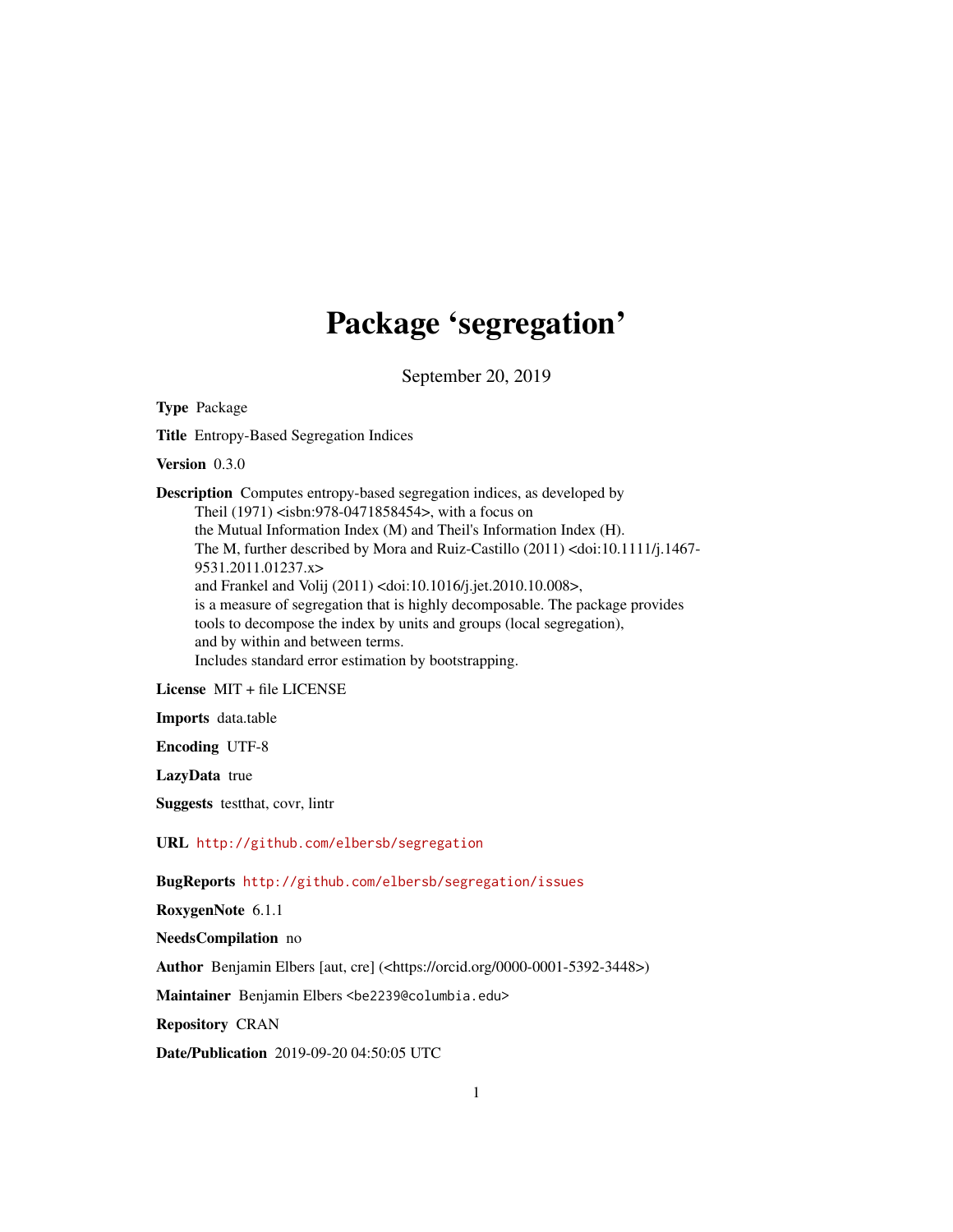### <span id="page-1-0"></span>R topics documented:

| Index |  |
|-------|--|

entropy *Calculates the entropy of a distribution*

#### Description

Returns the entropy of the distribution defined by group.

#### Usage

entropy(data, group, weight = NULL, base =  $exp(1)$ )

#### Arguments

| data   | A data frame.                                                                                        |
|--------|------------------------------------------------------------------------------------------------------|
| group  | A categorical variable or a vector of variables contained in data.                                   |
| weight | Numeric. (Default NULL)                                                                              |
| base   | Base of the logarithm that is used in the entropy calculation. Defaults to the<br>natural logarithm. |

#### Value

A single number, the entropy.

#### Examples

```
d <- data.frame(cat = c("A", "B"), n = c(25, 75))
entropy(d, "cat", weight = "n") # => .56
# this is equivalent to -.25*log(.25)-.75*log(.75)
d <- data.frame(cat = c("A", "B"), n = c(50, 50))
# use base 2 for the logarithm, then entropy is maximized at 1
entropy(d, "cat", weight = "n", base = 2) # = > 1
```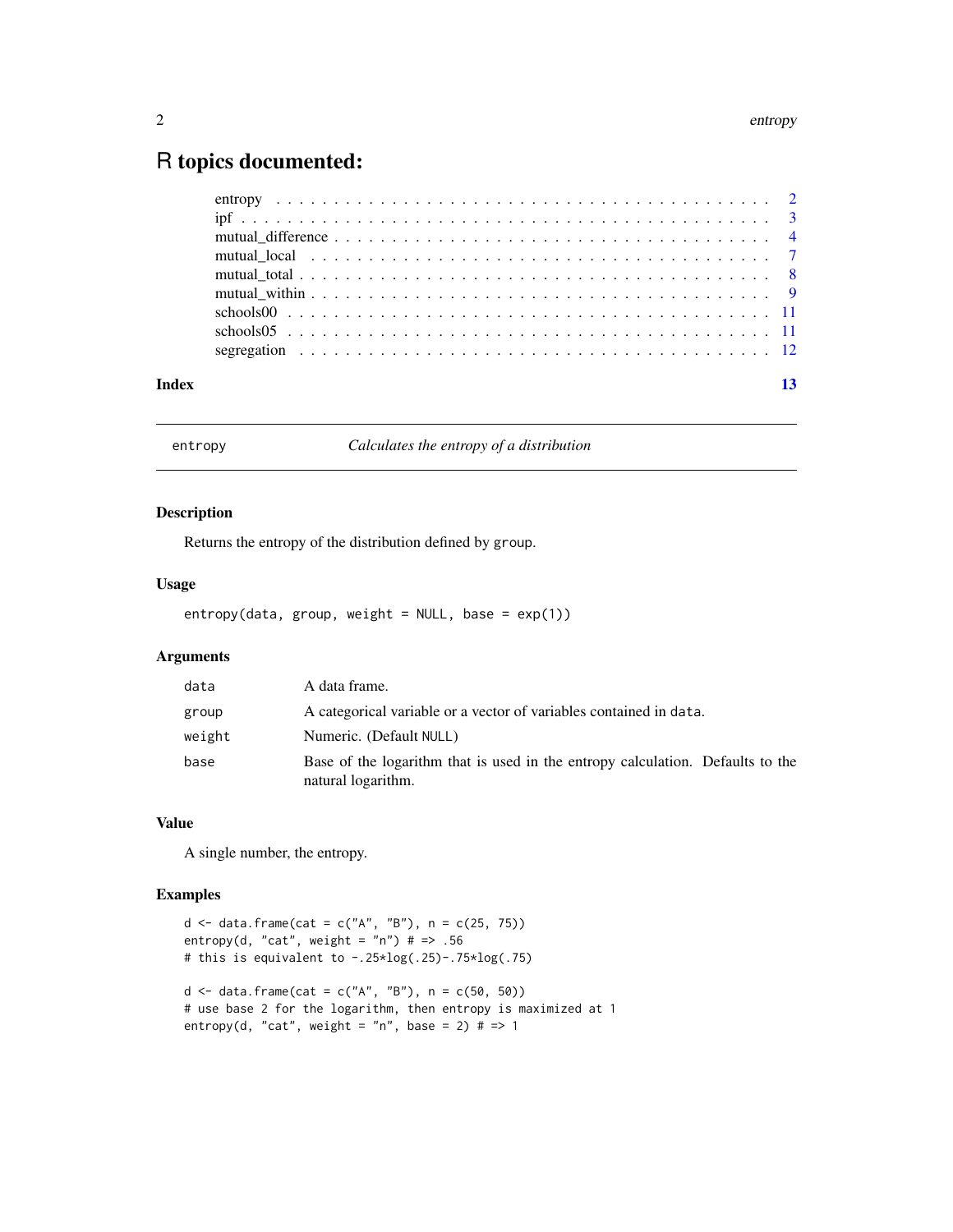<span id="page-2-1"></span><span id="page-2-0"></span>ipf *Adjustment of marginal distributions using iterative proportional fitting*

#### Description

Adjusts the marginal distributions for group and unit in source to the respective marginal distributions in target, using the iterative proportional fitting algorithm (IPF).

#### Usage

```
ipf(source, target, group, unit, weight = NULL, max_iterations = 100,
 precision = 0.001)
```
#### Arguments

| source    | A "source" data frame. The marginals of this dataset are adjusted to the marginals<br>of target.                                                                                                                                                           |
|-----------|------------------------------------------------------------------------------------------------------------------------------------------------------------------------------------------------------------------------------------------------------------|
| target    | A "target" data frame. The function returns a dataset where the marginal distri-<br>butions of group and unit categories are approximated by those of target.                                                                                              |
| group     | A categorical variable or a vector of variables contained in source and target.<br>Defines the first distribution for adjustment.                                                                                                                          |
| unit      | A categorical variable or a vector of variables contained in source and target.<br>Defines the second distribution for adjustment.                                                                                                                         |
| weight    | Numeric. (Default NULL)                                                                                                                                                                                                                                    |
|           | max_iterations Maximum number of iterations used for the IPF algorithm.                                                                                                                                                                                    |
| precision | Convergence criterion for the IPF algorithm. In every iteration, the ratio of the<br>source and target marginals are calculated for every category of group and unit.<br>The algorithm converges when all ratios are smaller than $1 + \text{precision}$ . |

#### Details

The algorithm works by scaling the marginal distribution of group in the source data frame towards the marginal distribution of target; then repeating this process for unit. The algorithm then keeps alternating between group and unit until the marginals of the adjusted data frame are within the allowed precision. This results in a dataset that retains the association structure of source while approximating the marginal distribution of target. If the number of unit and group categories is different in source and target, the data frame returns the combination of unit and group categories that occur in both datasets. Zero values are replaced by a small, non-zero number (1e-4). Note that the values returned sum to the observations of the source data frame, not the target data frame. This is different from other IPF implementations, but ensures that the IPF does not change the number of observations.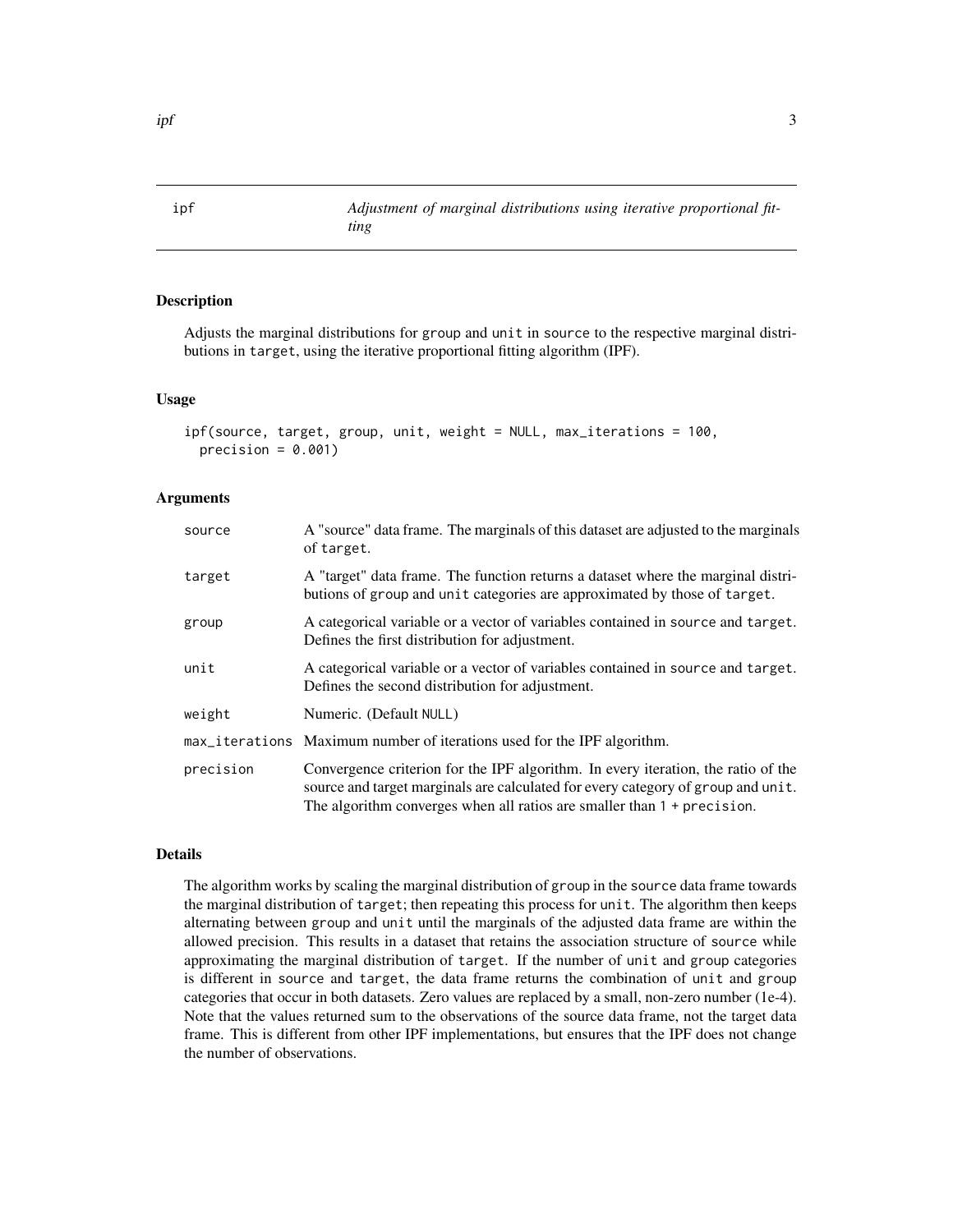Returns a data frame that retains the association structure of source while approximating the marginal distributions for group and unit of target. The dataset identifies each combination of group and unit, and categories that only occur in either source or target are dropped. The adjusted frequency of each combination is given by the column n, while n\_target and n\_source contain the zero-adjusted frequencies in the target and source dataset, respectively.

#### References

W. E. Deming and F. F. Stephan. 1940. "On a Least Squares Adjustment of a Sampled Frequency Table When the Expected Marginal Totals are Known". Annals of Mathematical Statistics. 11 (4): 427–444.

T. Karmel and M. Maclachlan. 1988. "Occupational Sex Segregation — Increasing or Decreasing?" Economic Record 64: 187-195.

#### Examples

```
# adjusts the marginals of group and unit categories so that
# schools00 has similar marginals as schools05
adj <- ipf(schools00, schools05, "race", "school", weight = "n")
# check that the new "race" marginals are similar to the target marginals
# (the same could be done for schools)
aggregate(adj$n, list(adj$race), sum)
aggregate(adj$n_target, list(adj$race), sum)
# note that the adjusted dataset contains fewer
# schools than either the source or the target dataset,
# because the marginals are only defined for the overlap
# of schools
length(unique(schools00$school))
length(unique(schools05$school))
length(unique(adj$school))
```
mutual\_difference *Decomposes the difference between two M indices*

#### Description

Uses one of three methods to decompose the difference between two M indices: (1) "shapley" / "shapley\_detailed": a method based on the Shapley decomposition with a few advantages over the Karmel-Maclachlan method (recommended and the default, Deutsch et al. 2006), (2) "km": the method based on Karmel-Maclachlan (1988), (3) "mrc": the method developed by Mora and Ruiz-Castillo (2009). All methods have been extended to account for missing units/groups in either data input.

<span id="page-3-0"></span>

#### Value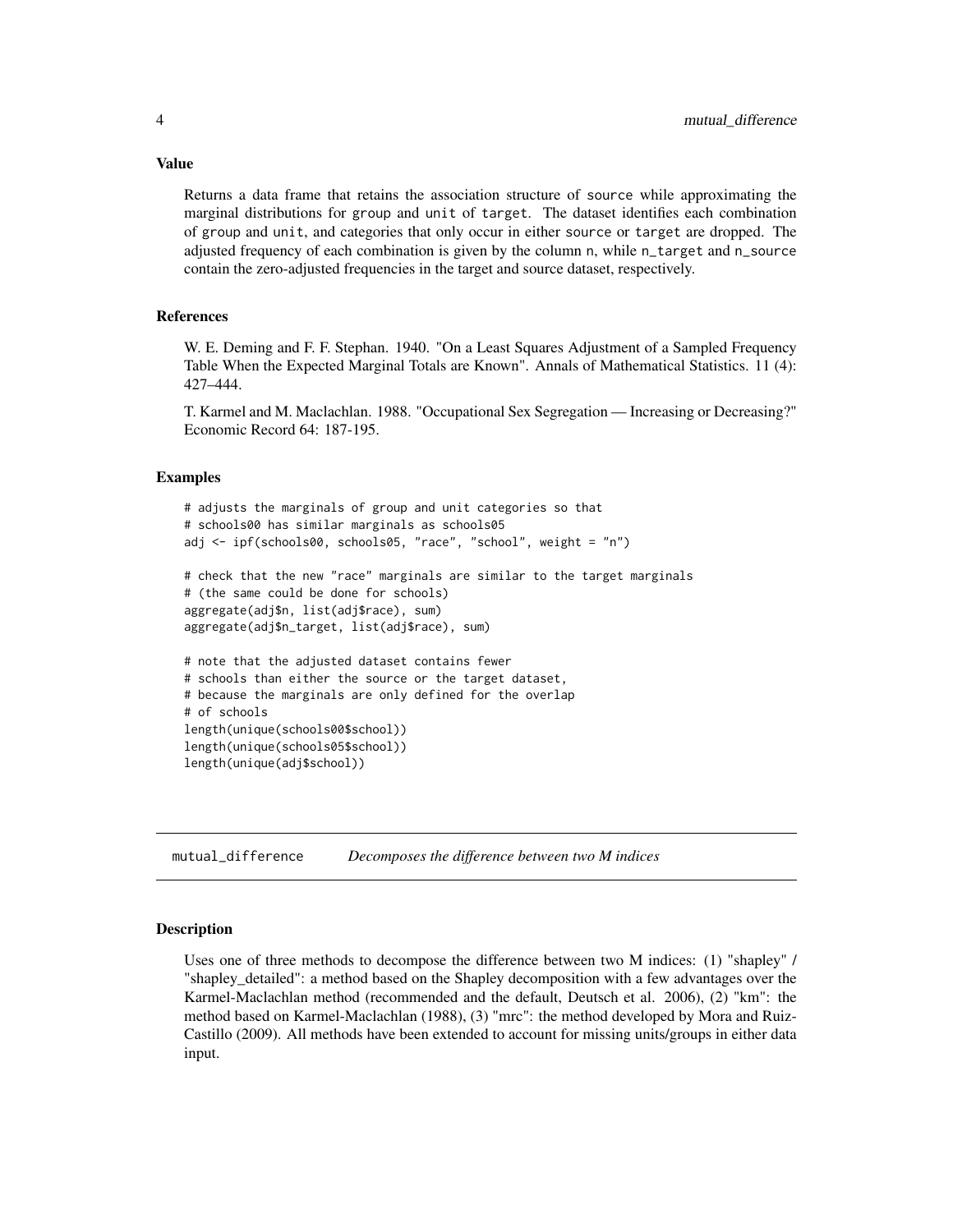#### <span id="page-4-0"></span>Usage

```
mutual_difference(data1, data2, group, unit, weight = NULL,
  method = "shapley", se = FALSE, n_bootstrap = 100, base = exp(1),
  ...)
```
#### Arguments

| data1       | A data frame with same structure as data2.                                                                                             |
|-------------|----------------------------------------------------------------------------------------------------------------------------------------|
| data2       | A data frame with same structure as data1.                                                                                             |
| group       | A categorical variable or a vector of variables contained in data. Defines the<br>first dimension over which segregation is computed.  |
| unit        | A categorical variable or a vector of variables contained in data. Defines the<br>second dimension over which segregation is computed. |
| weight      | Numeric. (Default NULL)                                                                                                                |
| method      | Either "shapley" (the default), "km" (Karmel and Maclachlan method), or "mrc"<br>(Mora and Ruiz-Castillo method).                      |
| se          | If TRUE, standard errors are estimated via bootstrap. (Default FALSE)                                                                  |
| n_bootstrap | Number of bootstrap iterations. (Default 100)                                                                                          |
| base        | Base of the logarithm that is used in the calculation. Defaults to the natural<br>logarithm.                                           |
| $\ddotsc$   | Only used for additional arguments when when method is set to shapley or km.<br>See ipf for details.                                   |

#### Details

The Shapley method is an improvement over the Karmel-Maclachlan method (Deutsch et al. 2006). It is based on several margins-adjusted data inputs and yields symmetrical results (i.e. data1 and data2 can be switched). When "shapley\_detailed" is used, the structural component is further decomposed into the contributions of individuals units.

The Karmel-Maclachlan method (Karmel and Maclachlan 1988) adjusts the margins of data1 to be similar to the margins of data2. This process is not symmetrical.

The Shapley and Karmel-Maclachlan methods are based on iterative proportional fitting (IPF), first introduced by Deming and Stephan (1940). Depending on the size of the dataset, this may take a few seconds (see [ipf](#page-2-1) for details).

The method developed by Mora and Ruiz-Castillo (2009) uses an algebraic approach to estimate the size of the components. This will often yield substantively different results from the Shapley and Karmel-Maclachlan methods. Note that this method is not symmetric in terms of what is defined as group and unit categories, which may yield contradictory results.

A problem arises when there are group and/or unit categories in data1 that are not present in data2 (or vice versa). All methods estimate the difference only for categories that are present in both datasets, and report additionally the change in M that is induced by these cases as additions (present in data2, but not in data1) and removals (present in data1, but not in data2).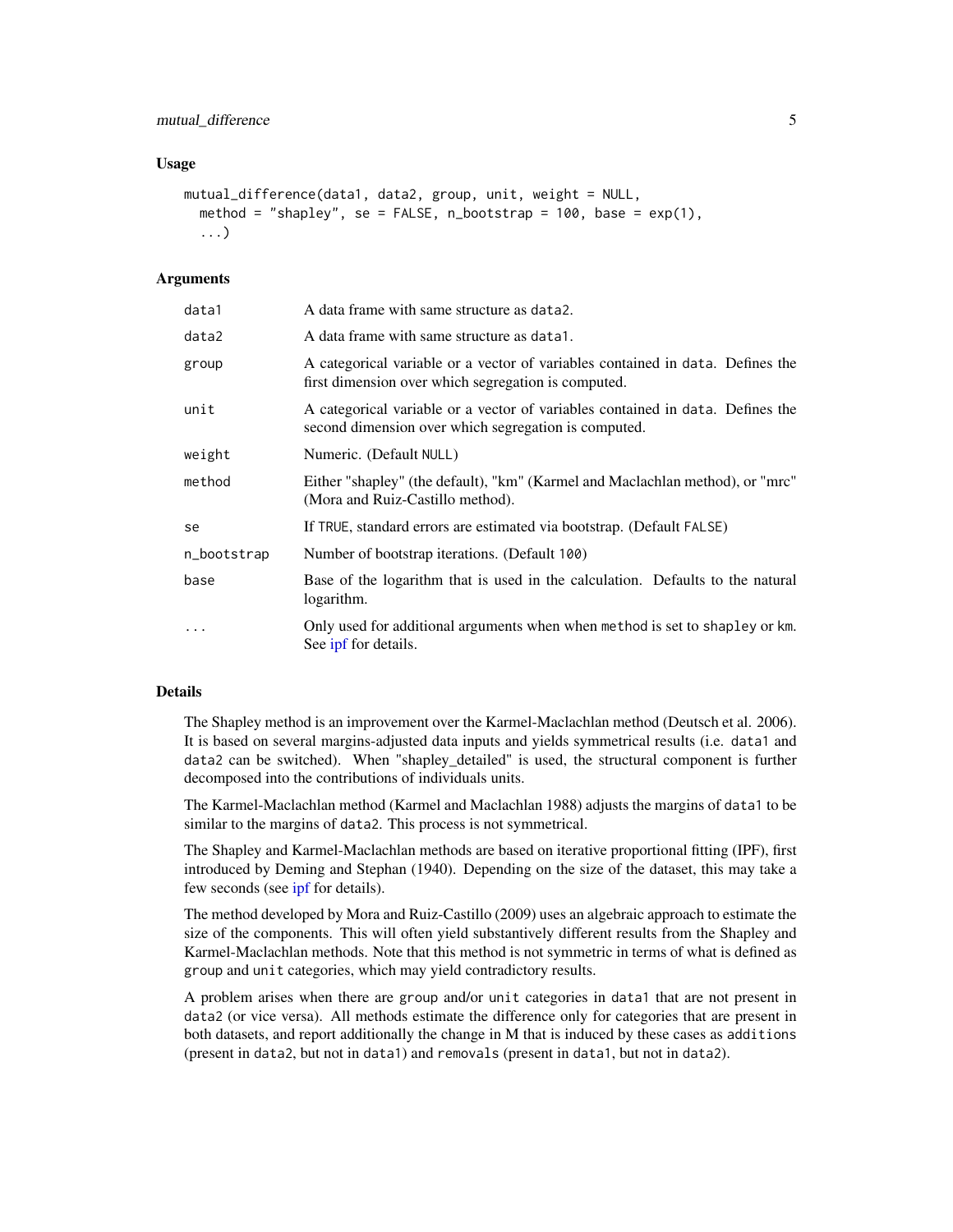Returns a data.table with columns stat and est. The data frame contains the following rows defined by stat: M1 contains the M for data1. M2 contains the M for data2. diff is the difference between M2 and M1. The sum of the five rows following diff equal diff.

additions contains the change in M induces by unit and group categories present in data2 but not data1, and removals the reverse.

All methods return the following three terms: unit\_marginal is the contribution of unit composition differences. group\_marginal is the contribution of group composition differences. structural is the contribution unexplained by the marginal changes, i.e. the structural difference. Note that the interpretation of these terms depend on the exact method used.

When using "km", one additional row is returned: interaction is the contribution of differences in the joint marginal distribution of unit and group.

When "shapley\_detailed" is used, an additional column "unit" is returned, along with five additional rows for each unit that is present in both data1 and data2. The five rows have the following meaning: p1 (p2) is the proportion of the unit in data1 (data2) once non-intersecting units/groups have been removed. The changes in local linkage are given by  $ls\_diff1$  and  $ls\_diff2$ . The row named total summarizes the contribution of the unit towards structural change using the formula  $.5 \times p1 \times \text{ls}_d$  if f1 +  $.5 \times p2 \times \text{ls}_d$  if f2. The sum of all "total" components equals structural change.

If se is set to TRUE, an additional column se contains the associated bootstrapped standard errors, and the column est contains bootstrapped estimates.

#### References

W. E. Deming, F. F. Stephan. 1940. "On a Least Squares Adjustment of a Sampled Frequency Table When the Expected Marginal Totals are Known." The Annals of Mathematical Statistics 11(4): 427- 444.

T. Karmel and M. Maclachlan. 1988. "Occupational Sex Segregation — Increasing or Decreasing?" Economic Record 64: 187-195.

R. Mora and J. Ruiz-Castillo. 2009. "The Invariance Properties of the Mutual Information Index of Multigroup Segregation." Research on Economic Inequality 17: 33-53.

J. Deutsch, Y. Flückiger, and J. Silber. 2009. "Analyzing Changes in Occupational Segregation: The Case of Switzerland (1970–2000)." Research on Economic Inequality 17: 171–202.

#### Examples

```
# decompose the difference in school segregation between 2000 and 2005,
# using the Shapley method
mutual_difference(schools00, schools05, group = "race", unit = "school",
   weight = "n", method = "shapley", precision = .1)
# => the structural component is close to zero, thus most change is in the marginals.
# This method gives identical results when we switch the unit and group definitions,
# and when we switch the data inputs.
# the Karmel-Maclachlan method is similar, but only adjust the data in the forward direction...
```
mutual\_difference(schools00, schools05, group = "school", unit = "race", weight =  $"n"$ , method =  $"km"$ , precision = .1)

#### Value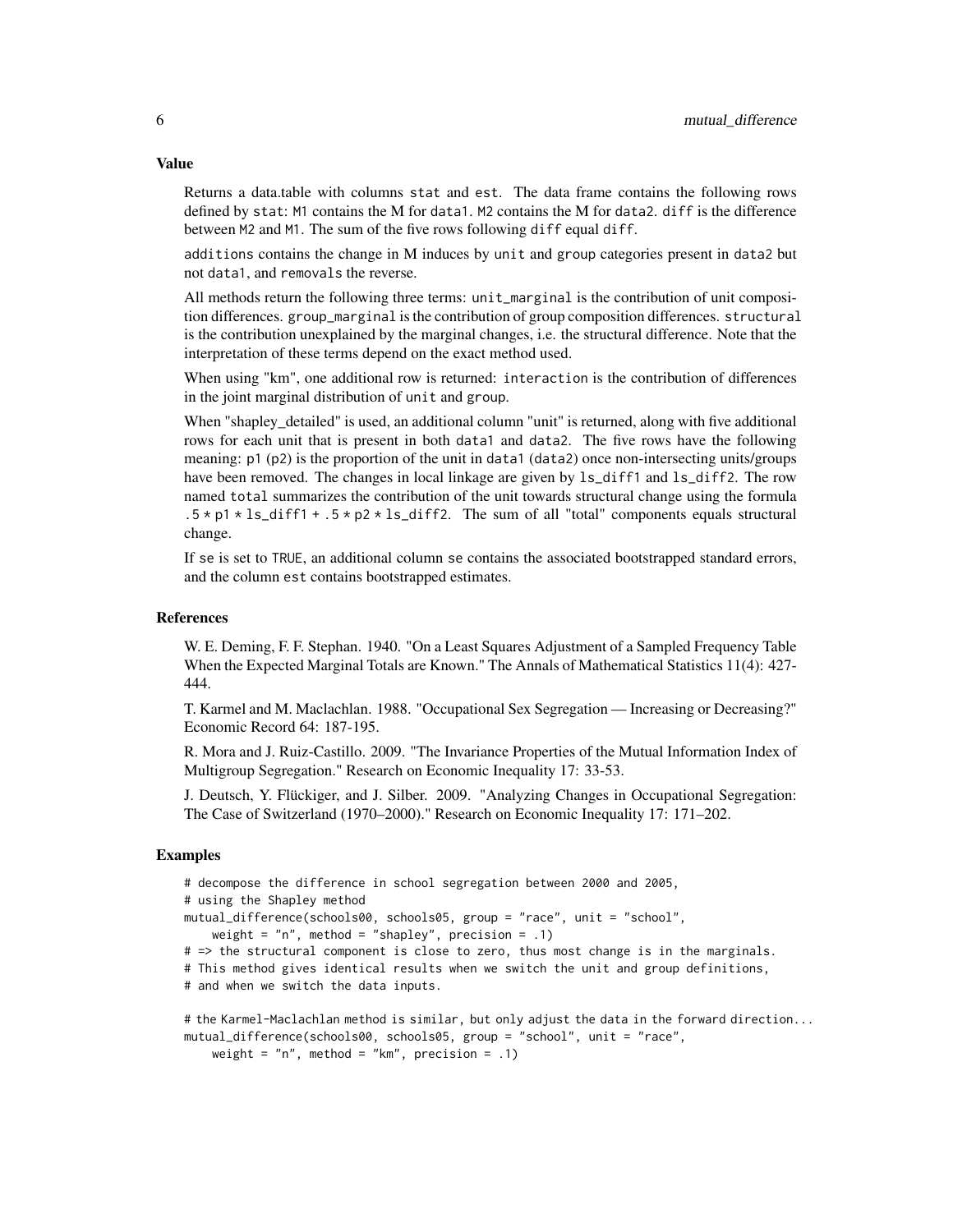```
# ...this means that the results won't be identical when we switch the data inputs
mutual_difference(schools05, schools00, group = "school", unit = "race",
   weight = "n", method = "km", precision = .1)
# the MRC method indicates a much higher structural change...
mutual_difference(schools00, schools05, group = "race", unit = "school",
   weight = "n", method = "mrc")
# ...and is not symmetric
mutual_difference(schools00, schools05, group = "school", unit = "race",
    weight = "n", method = "mrc")
```
mutual\_local *Calculates local segregation indices based on M*

#### Description

Returns local segregation indices for each category defined by unit.

#### Usage

```
mutual_local(data, group, unit, weight = NULL, se = FALSE,
  n_bootstrap = 100, base = exp(1), wide = FALSE)
```
#### Arguments

| data        | A data frame.                                                                                                                               |
|-------------|---------------------------------------------------------------------------------------------------------------------------------------------|
| group       | A categorical variable or a vector of variables contained in data. Defines the<br>dimension over which segregation is computed.             |
| unit        | A categorical variable or a vector of variables contained in data. Defines the<br>group for which local segregation indices are calculated. |
| weight      | Numeric. (Default NULL)                                                                                                                     |
| se          | If TRUE, standard errors are estimated via bootstrap. (Default FALSE)                                                                       |
| n_bootstrap | Number of bootstrap iterations. (Default 100)                                                                                               |
| base        | Base of the logarithm that is used in the calculation. Defaults to the natural<br>logarithm.                                                |
| wide        | Returns a wide dataframe instead of a long dataframe. (Default FALSE)                                                                       |

#### Value

Returns a data.table with two rows for each category defined by unit, for a total of  $2*(\text{number of}$ units) rows. The column est contains two statistics that are provided for each unit: ls, the local segregation score, and p, the proportion of the unit from the total number of cases. If se is set to TRUE, an additional column se contains the associated bootstrapped standard errors, and the column est contains bootstrapped estimates. If wide is set to TRUE, returns instead a wide dataframe, with one row for each unit, and the associated statistics in separate columns.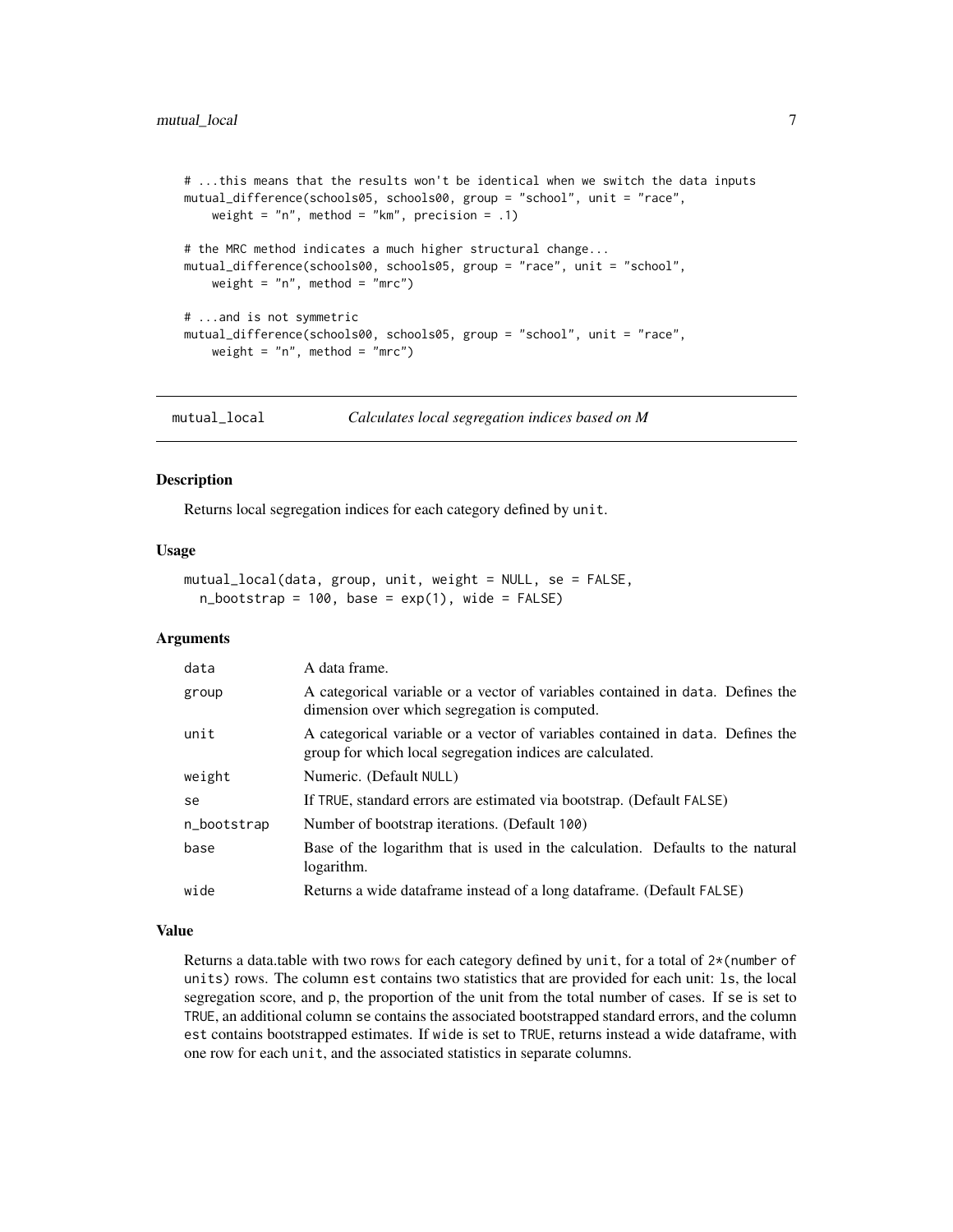#### <span id="page-7-0"></span>References

Henri Theil. 1971. Principles of Econometrics. New York: Wiley.

Ricardo Mora and Javier Ruiz-Castillo. 2011. "Entropy-based Segregation Indices". Sociological Methodology 41(1): 159–194.

#### Examples

```
# which schools are most segregated?
(localseg = mutual_local(schools00, "race", "school",
                         weight = "n", wide = TRUE))
sum(localseg$p) # => 1
# the sum of the weighted local segregation scores equals
# total segregation
sum(localseg$ls * localseg$p) # => .425
mutual_total(schools00, "school", "race", weight = "n") # M => .425
```

```
mutual_total Calculate total segregation for M and H
```
#### Description

Returns the total segregation between group and unit. If within is given, calculates segregation within each within category separately, and takes the weighted average. Also see [mutual\\_within](#page-8-1) for detailed within calculations.

#### Usage

```
mutual_total(data, group, unit, within = NULL, weight = NULL,
  se = FALSE, n\_bootstrap = 100, base = exp(1)
```
#### Arguments

| data        | A data frame.                                                                                                                                                                                                                                                                                            |
|-------------|----------------------------------------------------------------------------------------------------------------------------------------------------------------------------------------------------------------------------------------------------------------------------------------------------------|
| group       | A categorical variable or a vector of variables contained in data. Defines the<br>first dimension over which segregation is computed.                                                                                                                                                                    |
| unit        | A categorical variable or a vector of variables contained in data. Defines the<br>second dimension over which segregation is computed.                                                                                                                                                                   |
| within      | A categorical variable or a vector of variables contained in data. The variable(s)<br>should be a superset of either the unit or the group for the calculation to be<br>meaningful. If provided, segregation is computed within the groups defined by<br>the variable, and then averaged. (Default NULL) |
| weight      | Numeric. (Default NULL)                                                                                                                                                                                                                                                                                  |
| se          | If TRUE, standard errors are estimated via bootstrap. (Default FALSE)                                                                                                                                                                                                                                    |
| n_bootstrap | Number of bootstrap iterations. (Default 100)                                                                                                                                                                                                                                                            |
| base        | Base of the logarithm that is used in the calculation. Defaults to the natural<br>logarithm.                                                                                                                                                                                                             |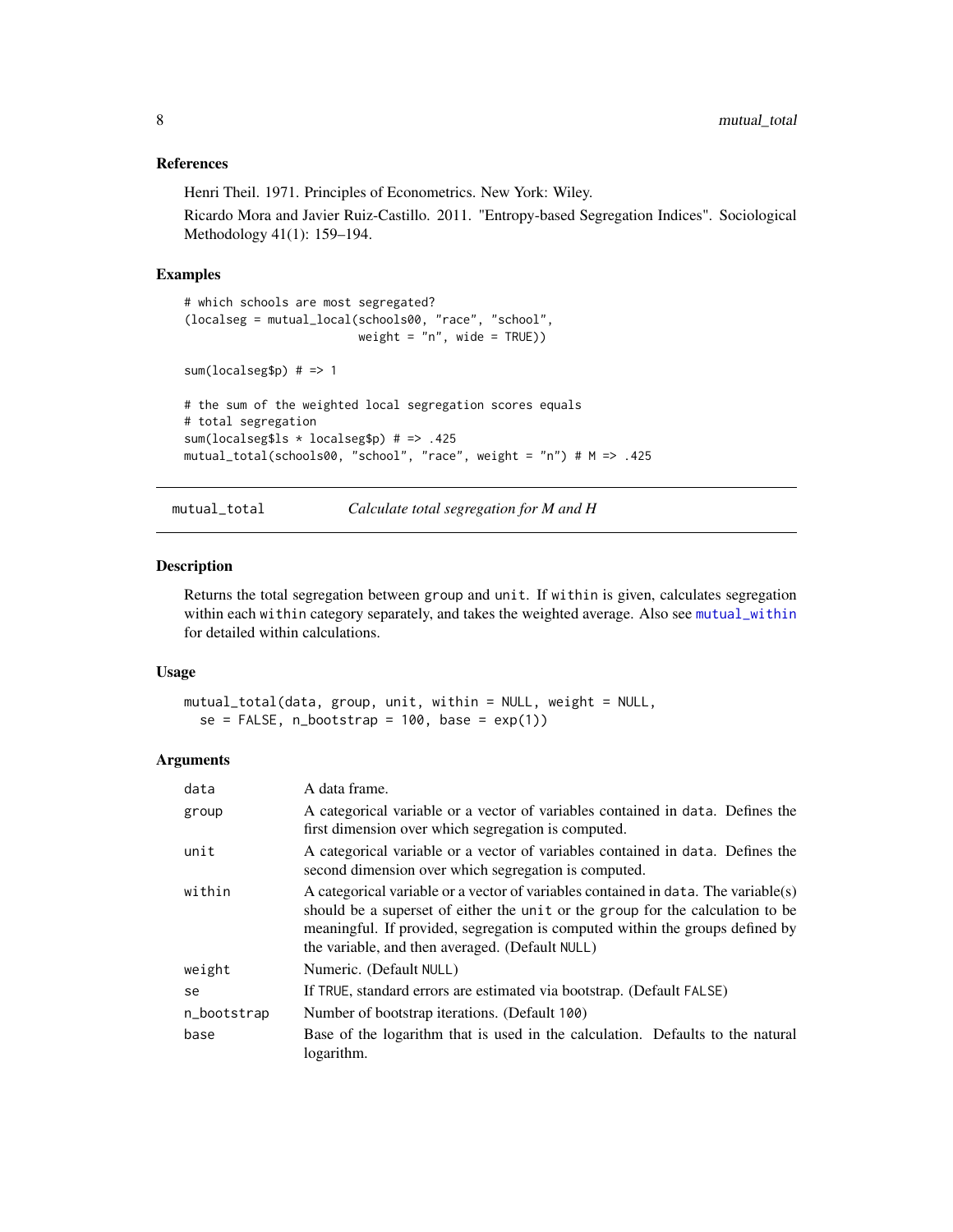#### <span id="page-8-0"></span>Value

Returns a data.table with two rows. The column est contains the Mutual Information Index, M, and Theil's Entropy Index, H. The H is the the M divided by the group entropy. If within was given, M and H are weighted averages of the within-category segregation scores. If se is set to TRUE, an additional column se contains the associated bootstrapped standard errors, and the column est contains bootstrapped estimates.

#### References

Henri Theil. 1971. Principles of Econometrics. New York: Wiley.

Ricardo Mora and Javier Ruiz-Castillo. 2011. "Entropy-based Segregation Indices". Sociological Methodology 41(1): 159–194.

#### Examples

```
# calculate school racial segregation
mutual_total(schools00, "school", "race", weight = "n") # M => .425
# note that the definition of groups and units is arbitrary
mutual_total(schools00, "race", "school", weight = "n") # M => .425
# if groups or units are defined by a combination of variables,
# vectors of variable names can be provided -
# here there is no difference, because schools
# are nested within districts
mutual_total(schools00, "race", c("district", "school"),
             weight = "n") # M => .424
# estimate standard errors for M and H
mutual_total(schools00, "race", "school", weight = "n", se = TRUE, n_bootstrap = 10)
# estimate segregation within school districts
mutual_total(schools00, "race", "school",
             within = "district", weight = "n") # M => .087
# estimate between-district racial segregation
mutual_total(schools00, "race", "district", weight = "n") # M => .338
# note that the sum of within-district and between-district
# segregation equals total school-race segregation;
# here, most segregation is between school districts
```
<span id="page-8-1"></span>mutual\_within *Calculate detailed within-category segregation scores for M and H*

#### **Description**

Calculates the segregation between group and unit within each category defined by within.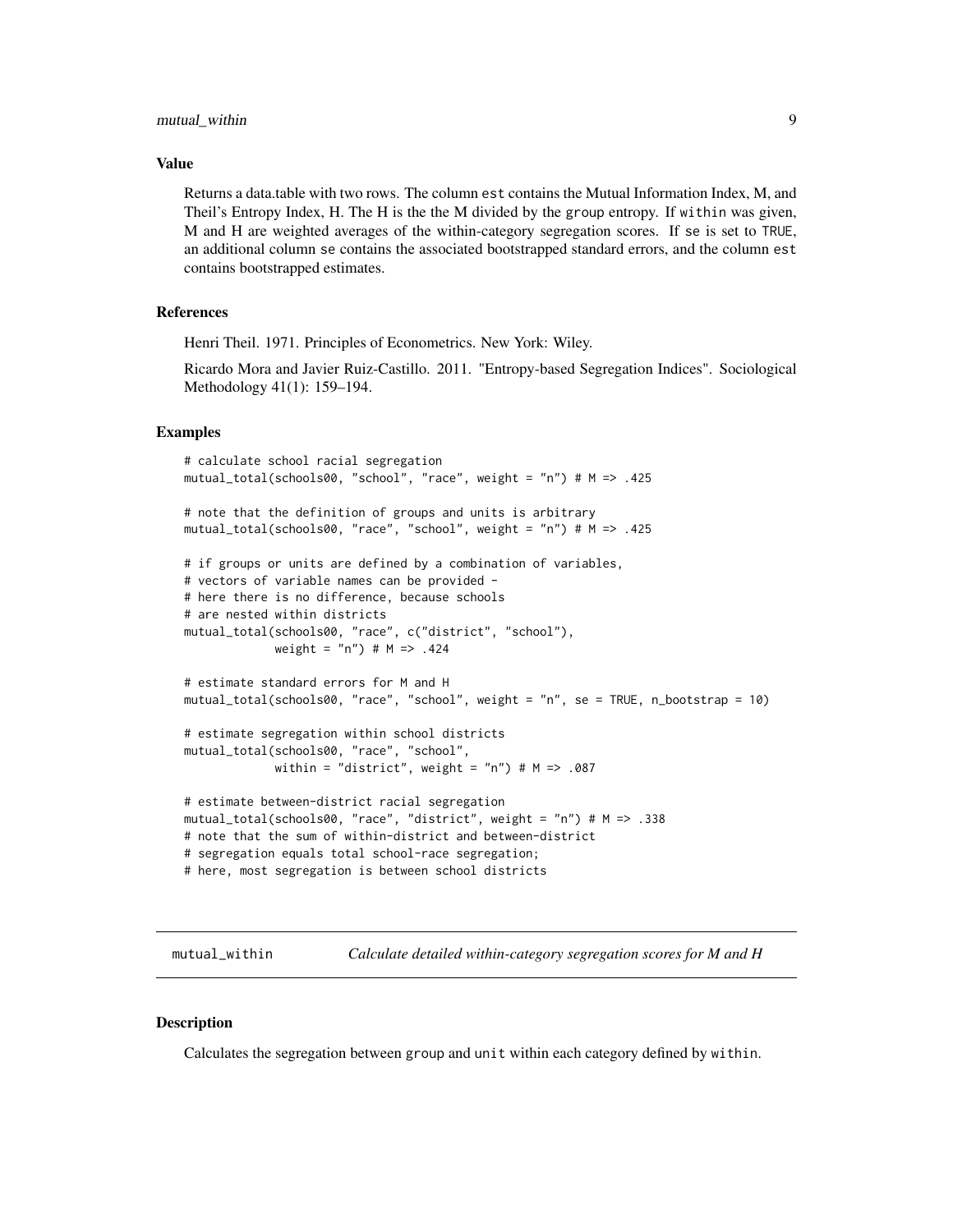#### Usage

```
mutual_within(data, group, unit, within, weight = NULL, se = FALSE,
  n_bootstrap = 100, base = exp(1), wide = FALSE)
```
#### **Arguments**

| data        | A data frame.                                                                                                                          |
|-------------|----------------------------------------------------------------------------------------------------------------------------------------|
| group       | A categorical variable or a vector of variables contained in data. Defines the<br>first dimension over which segregation is computed.  |
| unit        | A categorical variable or a vector of variables contained in data. Defines the<br>second dimension over which segregation is computed. |
| within      | A categorical variable or a vector of variables contained in data that defines the<br>within-segregation categories.                   |
| weight      | Numeric. (Default NULL)                                                                                                                |
| se          | If TRUE, standard errors are estimated via bootstrap. (Default FALSE)                                                                  |
| n_bootstrap | Number of bootstrap iterations. (Default 100)                                                                                          |
| base        | Base of the logarithm that is used in the calculation. Defaults to the natural<br>logarithm.                                           |
| wide        | Returns a wide dataframe instead of a long dataframe. (Default FALSE)                                                                  |

#### Value

Returns a data.table with four rows for each category defined by within. The column est contains four statistics that are provided for each unit: M is the within-category M, and p is the proportion of the category. Multiplying M and p gives the contribution of each within-category towards the total M. H is the within-category H, and h\_weight provides the weight. Multiplying H and h\_weight gives the contribution of each within-category towards the total H. h\_weight is defined as  $p *$ EW/E, where EW is the within-category entropy, and E is the overall entropy. If se is set to TRUE, an additional column se contains the associated bootstrapped standard errors, and the column est contains bootstrapped estimates. If wide is set to TRUE, returns instead a wide dataframe, with one row for each within category, and the associated statistics in separate columns.

#### References

Henri Theil. 1971. Principles of Econometrics. New York: Wiley.

Ricardo Mora and Javier Ruiz-Castillo. 2011. "Entropy-based Segregation Indices". Sociological Methodology 41(1): 159–194.

#### Examples

```
(within <- mutual_within(schools00, "race", "school", within = "state",
                         weight = "n", wide = TRUE))
# the M for state "A" is .409
# manual calculation
schools_A <- schools00[schools00$state=="A",]
mutual_total(schools_A, "race", "school", weight = "n") # M => .409
```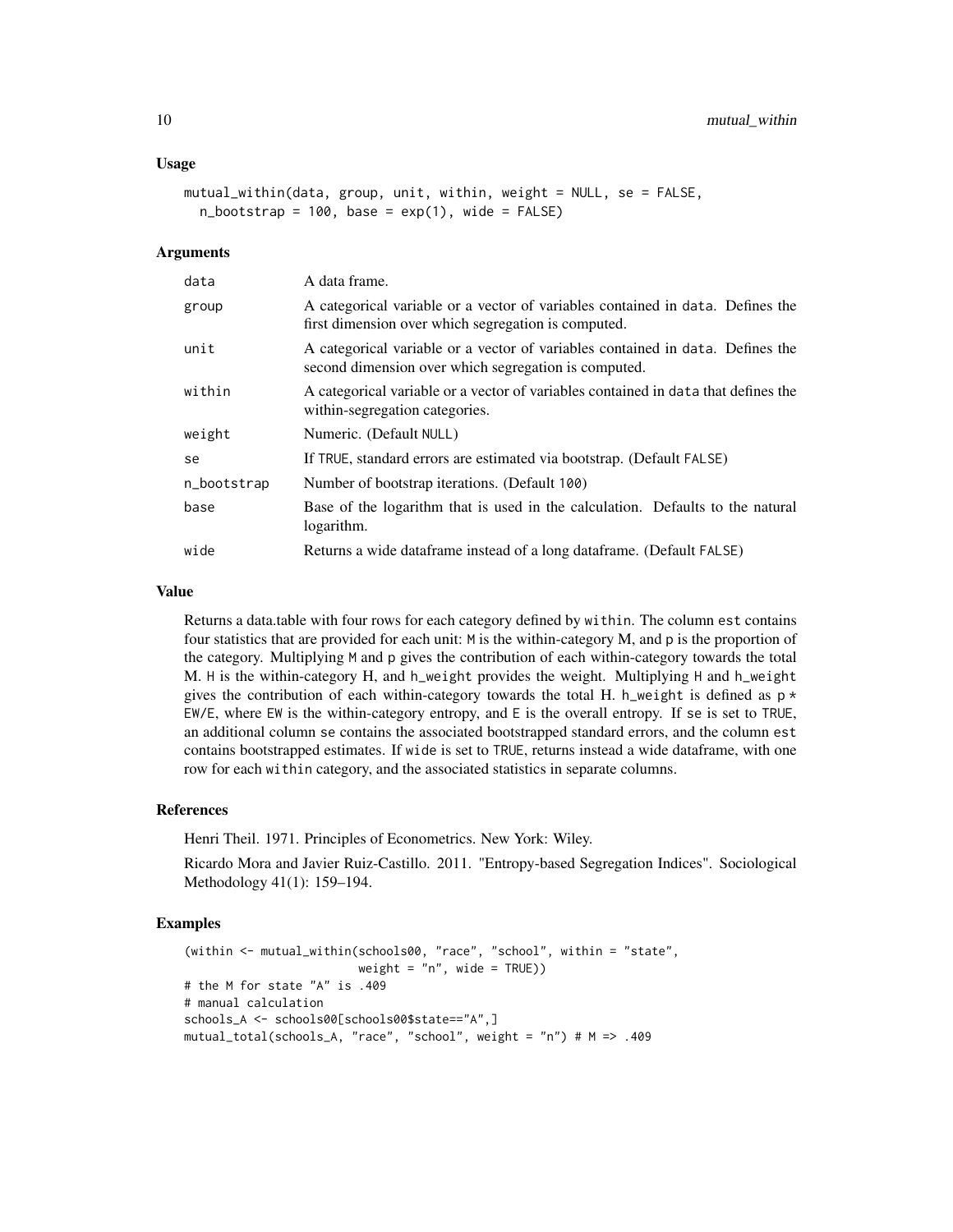#### <span id="page-10-0"></span>schools00 11

```
# to recover the within M and H from the output, multiply
# p * M and h_weight * H, respectively
sum(within$p * within$M) # => .326
sum(within$H * within$h_weight) # => .321
# compare with:
mutual_total(schools00, "race", "school", within = "state", weight = "n")
```
schools00 *Ethnic/racial composition of schools for 2000/2001*

#### Description

Fake dataset used for examples. Loosely based on data provided by the National Center for Education Statistics, Common Core of Data, with information on U.S. primary schools in three U.S. states. The original data can be downloaded at <https://nces.ed.gov/ccd/>.

#### Usage

schools00

#### Format

A data frame with 8,142 rows and 5 variables:

state either A, B, or C

district school agency/district ID

school school ID

race either native, asian, hispanic, black, or white

n n of students by school and race

schools05 *Ethnic/racial composition of schools for 2005/2006*

#### Description

Fake dataset used for examples. Loosely based on data provided by the National Center for Education Statistics, Common Core of Data, with information on U.S. primary schools in three U.S. states. The original data can be downloaded at <https://nces.ed.gov/ccd/>.

#### Usage

schools05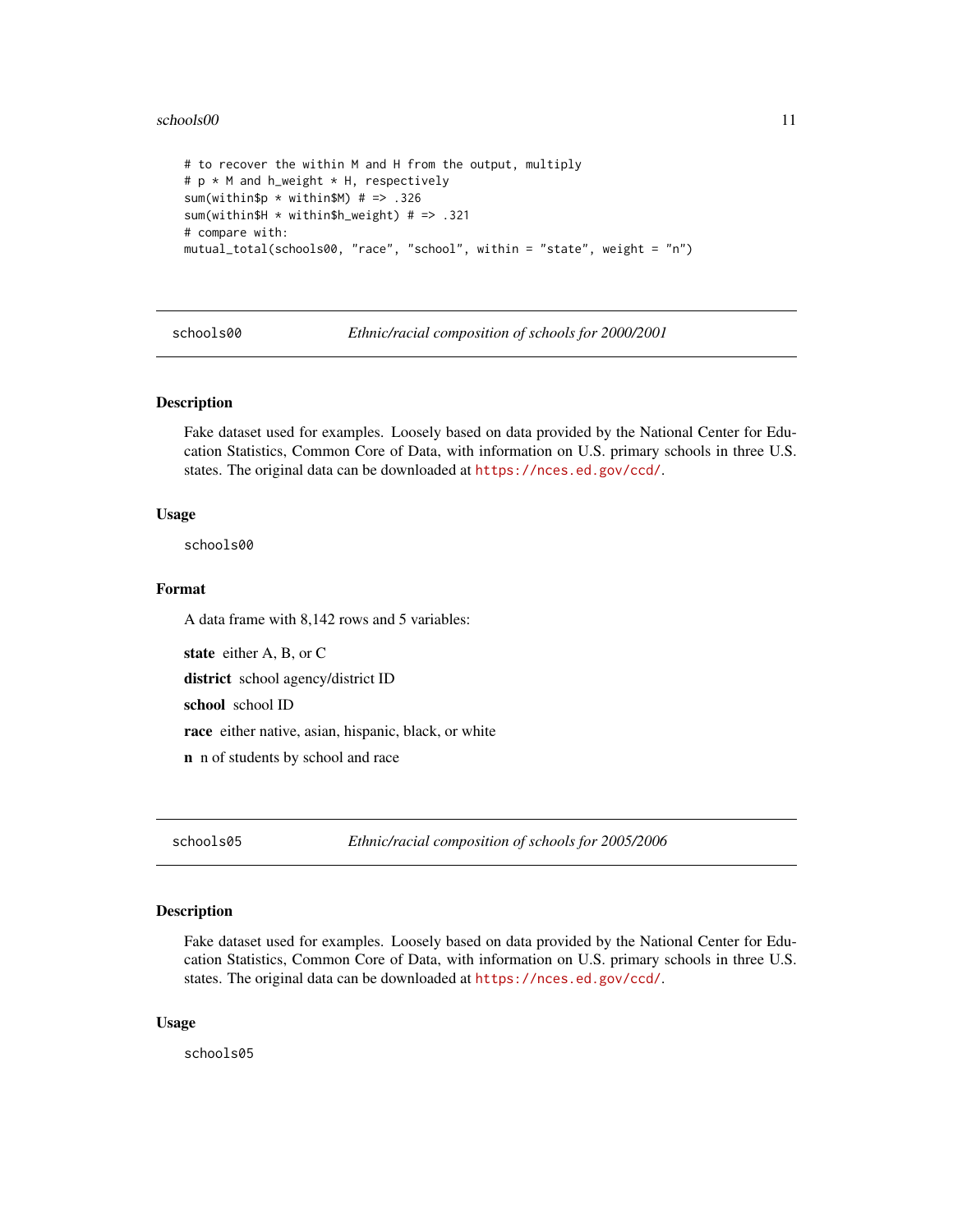#### <span id="page-11-0"></span>12 segregation

#### Format

A data frame with 8,013 rows and 5 variables:

state either A, B, or C district school agency/district ID school school ID race either native, asian, hispanic, black, or white n n of students by school and race

segregation *segregation: Entropy-based segregation indices*

#### Description

Calculate and decompose entropy-based, multigroup segregation indices, with a focus on the Mutual Information Index (M) and Theil's Information Index (H). Provides tools to decompose the measures by groups and units, and by within and between terms. Includes standard error estimation by bootstrapping.

#### See Also

<https://elbersb.com/segregation>